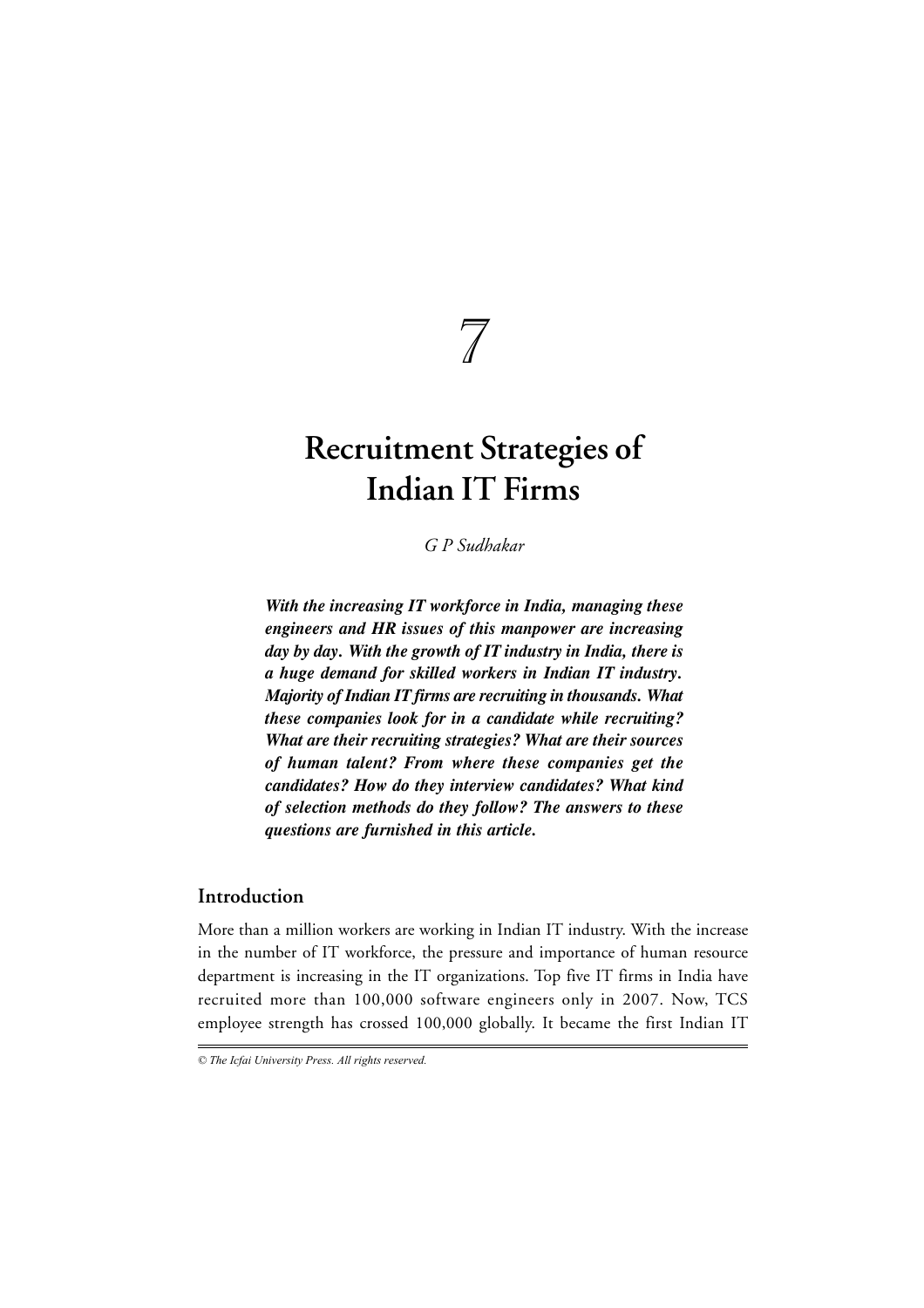firm to reach this mark in head count. These numbers are raising with the growth of Indian IT industry and the global IT demand. Next, we will see the sources of manpower to this industry.

# **Sources of Talent Pool**

There are many sources of manpower to the IT companies in India. These sources are explained in detail here.

### **Internal Candidates**

Usually the companies like Wipro and TCS consider internal candidates for new job openings. They have internal job boards established in their Intranets. Whenever a new requirement comes up, they post that vacancy in their Intranet and encourage the internal candidates to apply for the job. If they do not find the right candidates or needed new talent, in-house, they go for selecting candidates from outside.

## **Preferred Sources**

The preferred sources of candidates include current employees with Employee Referral Program (ERP), Customer referral, friends and relatives of the management and employees. Usually the candidate selection rate is high, if the candidate comes from these preferred sources and there are more chances that the candidate stays with the organization for long time because he already knows the organization culture through his friends and relatives. If a candidate gets selected using the employee referral program, the employee gets remuneration for candidates selected from the employer. This remuneration varies from company to company. Also the employee morale improves in this case. One advantage with this employee referral program is that the employee mentors or buddies with the selected candidates and introduces the company culture to the selected candidates because he already knows the candidates he is referring.

#### **Temporary to Permanent Employment**

These days the IT companies are hiring employees on contract basis. These companies want to have the trail run, that is, on job performance observance of the candidates before they take them on roles. When companies need permanent employees, they interview the internal temporary employees available and make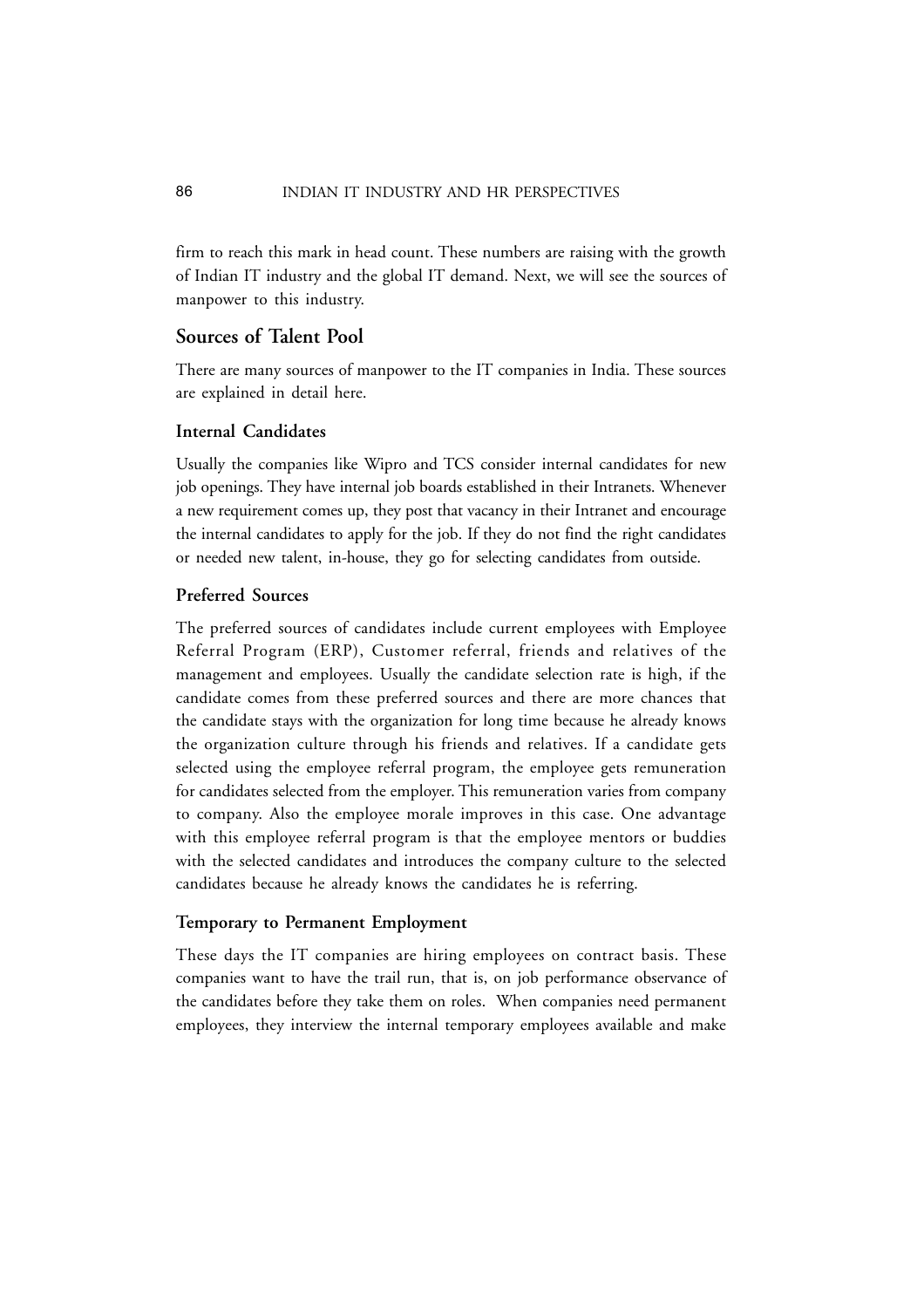offers to them as permanent employees. For example, IBM India Software Lab, and Microsoft do this conversion of temporary workers into permanent employees, in India.

### **External Sources**

There are many other sources of candidates for the IT companies in India. They are newspaper advertisements, TV advertisements, and radio advertisements and job fairs. These newspaper and other advertisements in media are useful for the collection of resumes in large scale and maintain a database of candidates for future purposes.

Job Boards such as *naukri.com*, *monster.com*, *jobsahead.com*, and *jobstreet.com* are some of the sources of candidates for IT companies. The IT companies advertise in these job portals at affordable prices for the companies. Networking provided by the sites such as *LinkedIn*, *thesmarttechie.com*, *siliconindia.com* are also some of the sources of good candidates for the IT companies.

Job fairs, conducted by the *TimesJobs.com*, *Naukri.com* and *The Hindu*, are also attracting the young talent in India. Many IT companies are recruiting in these job fairs for entry-level programmer positions and offering on the spot offers for the candidates. The external manpower consultants and the Engineering Colleges and the Universities campuses are the other sources of qualified candidates for the Indian IT companies.

#### **Recruiting Old or Retired Workers**

Recruiting old and retired people is in considerable scale in IT enabled services sector in India. Whereas, IT industry is yet to consider these candidates in large scale. These old and retired employees are good source for the domain and the industry expert positions, language editors and experts in specific areas. These employees have the knowledge and maturity to work in modern IT firms. They can learn the new technologies like the young engineers because they have the sufficient time with them to learn the new things. According to Art (2006), the perception that the older worker is less productive than younger one is false. Research indicates that the analytical skills and numerical aptitude of human beings does not reduce with the age. It may stabilize after certain age. Most older employees have better work ethic, and are more dependable and more loyal (Art, 2006).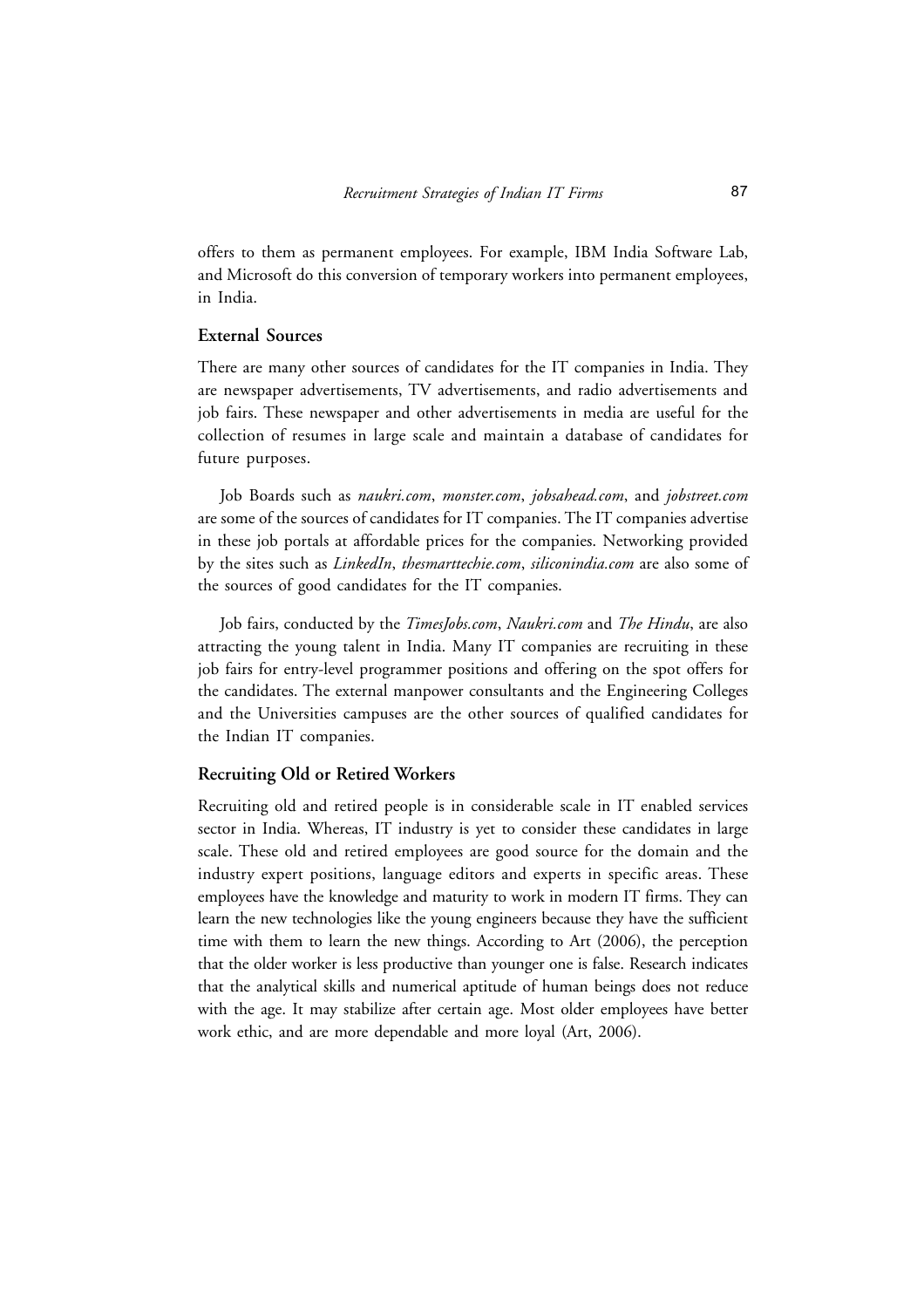#### **Hiring in America**

Because of rupee appreciation, it is cheaper to recruit in USA now, to compare with that of '90s. Many Indian firms like Wipro and TCS are recruiting from America and training them in India and placing them again in America. For example, Infosys recruits interns for their company from more than 30 countries including US and trains them in India in their Mysore campus. Wipro has, already, 2.5% of their global workforce from non-Indian nationalities on their roles. In a few years time, they would like to increase it to 10%. Another example is TCS. About 1,000 of their employees in USA are American nationals, and it is planning to hire additional 2,000 Americans in the coming three years time (Steve, 2007). Similarly, some of the Indian IT firms are recruiting aggressively in the USA.

### **Targeting the Candidate**

Usually, these Indian IT firms while recruiting candidates categorize the candidates as the first step of recruitment activity. They categorize the candidates based on the size of the organization, number of the needed resources and size of the candidate pool, etc. They follow different strategies for different candidates based on their categorization while recruiting. The candidates' categorization will be based on their employment and achievement levels.

The candidate can be categorized as

- 1) Disturbed candidate
- 2) Undisturbed candidate
- 3) Unemployed candidate
- 4) High achiever or
- 5) Average performer.

Disturbed candidates are ready to accept the job offer immediately. They are easy to target and make them agree to the vacancy in hand. Undisturbed candidates are happy with the current job, however, if they get a call they may accept the offer. Unemployed candidates are actively looking for job. Some of them may rush to accept the offer, some may not. This depends on their family or financial situation.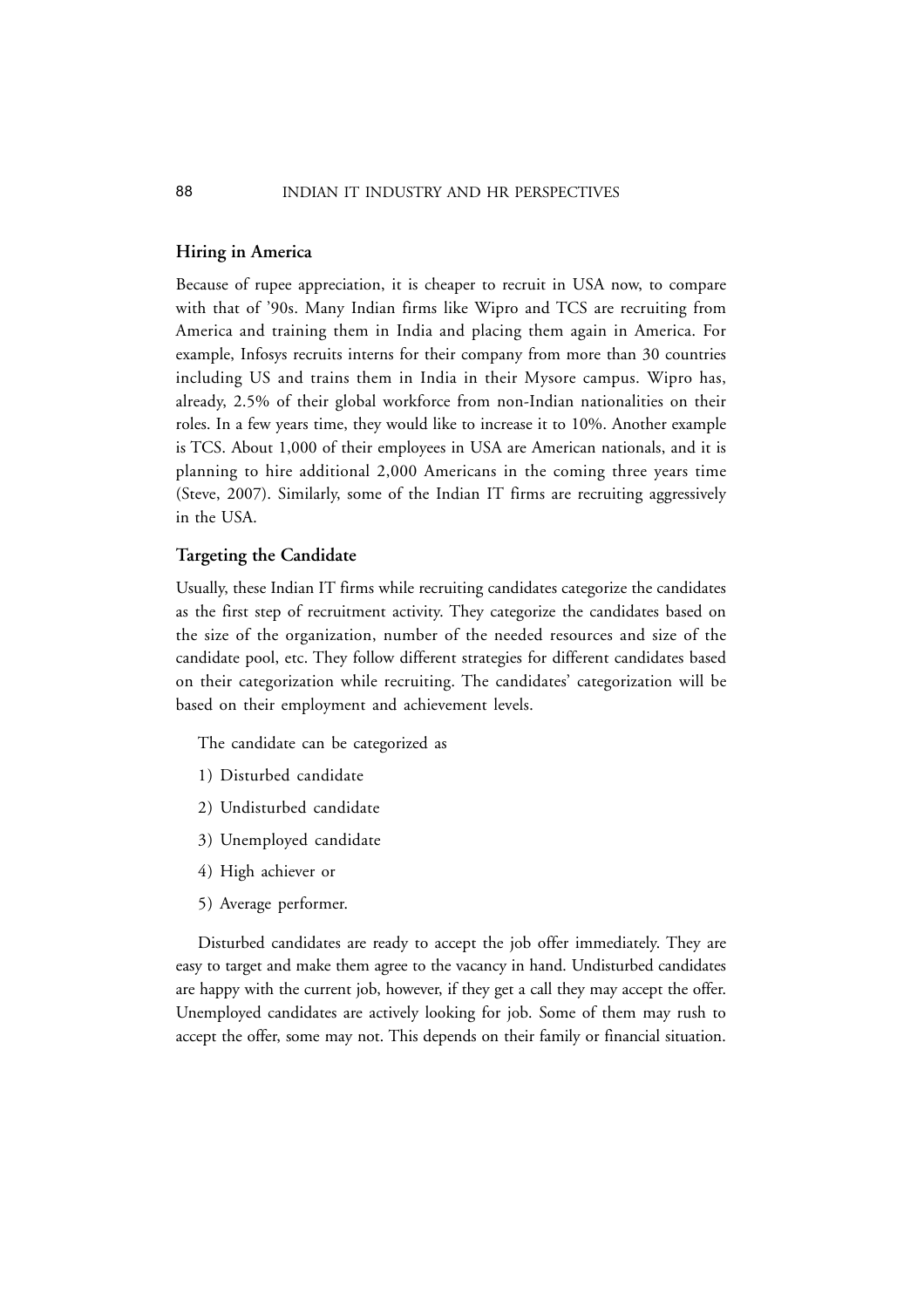High achievers are the ones who need to be tackled cautiously. It is difficult to make them to agree to the job offers. They want challenging role and good company to work for. Average performers are moderately easy to be tackled to make them accept the offer.

The Indian IT firms categorize the candidates and deal with each candidate separately. Based on the current and future vacancy in picture, these IT firms target the candidates. If the role is critical, they may target the high achievers, and if it is not critical, they may target the average performers. According to Prabhudev (2006), Indian IT firms have a difficult time in recruiting skilled manpower, and they find even challenging to retain their existing trained employees.

#### **Diversity in Workforce**

Now, many of the Indian IT companies are going global and setting offices in Asia, Europe and America. For example, Satyam Computers has development centers in Dubai and China in addition to their headquarters in India. In fact, Satyam has multiple development centers in China. With the advent of the Global Delivery Model (GDM), Indian IT companies are becoming truly global by recruiting people from different countries. Within India itself, these software houses are recruiting people from different states and making them to feel the diversity at workplace. TCS, Wipro, Infosys and Satyam are the examples for this kind of diversity. TCS has around 5,000 employees in APAC region including Japan and excluding India (SDA Asia, 2007). They want to increase the strength by another 1,000, in this region, in the forth-coming year.

Many Indian IT organizations are moving towards work force diversity. Organizations such as Infosys Technologies and Tata Consultancy Services are recruiting the fresh graduates from reputed international universities abroad, train them in India and place them in assignments across the world. This trend is picking up rapidly in Indian IT industry to attract the talent available around the world. Companies like Wipro and TCS are recruiting and acquiring companies in Europe and Scandinavia to diversify their work force. The IBM has proved that the work force diversity is beneficial to the organizational performance.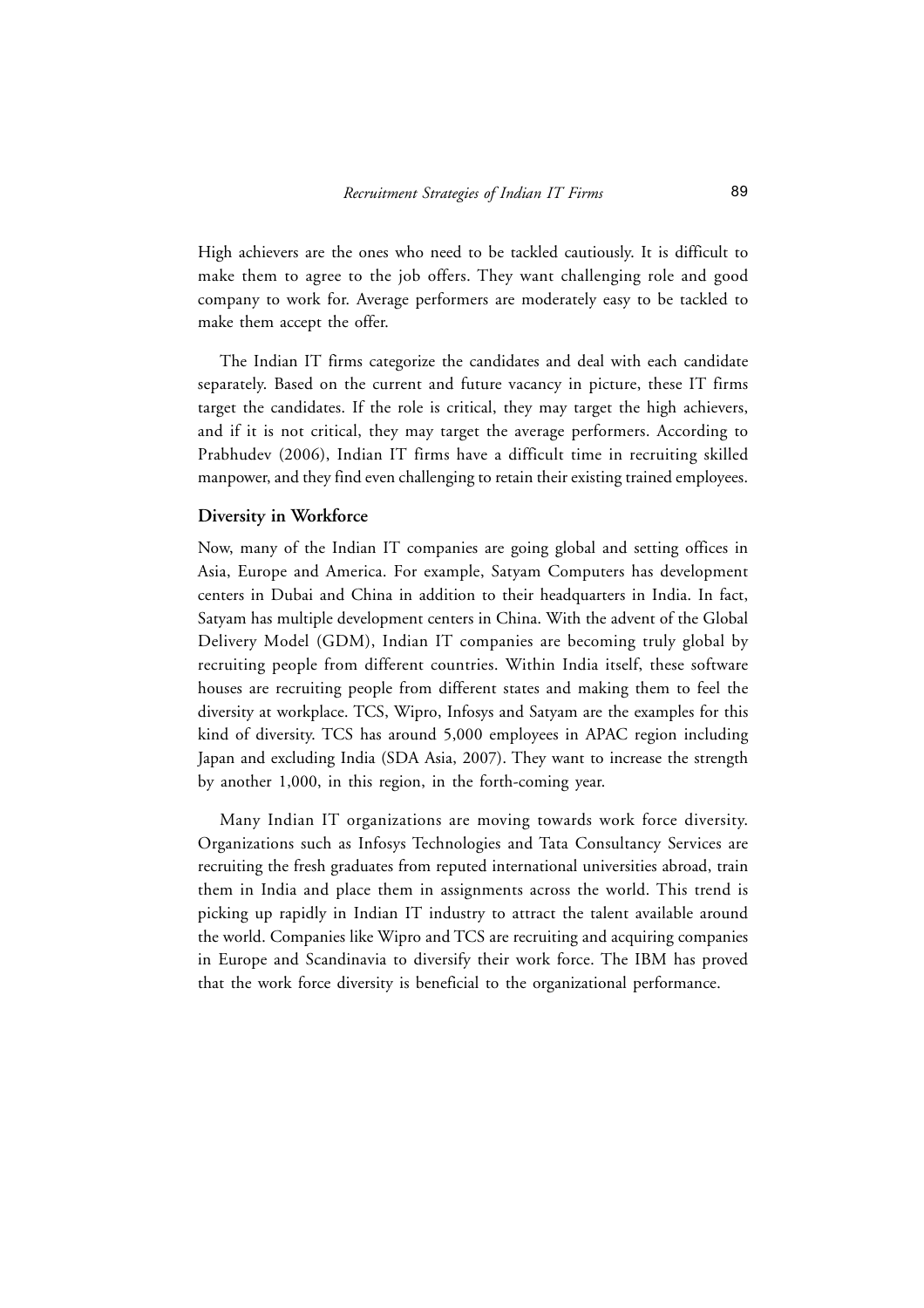#### 90 INDIAN IT INDUSTRY AND HR PERSPECTIVES

#### **Selecting the Candidates**

Different companies follow different techniques and tests in selecting the candidates. Usually these IT firms go to the campuses and conduct written tests and interviews to the graduating engineers. The written tests include aptitude and analytical tests. The project leaders, project managers, senior management and HR team conduct face-to-face interviews. For lateral candidates, there will be two or three technical rounds and one HR round of interviews take place in the Indian IT firms. This interview process is typically company specific process.

After screening the resume, the candidate will be called for written test and interview. According to Lou Adler (2008), we should not make cold calls to unqualified candidates.

Recruitment in Infosys has been automated largely. Using a computer application, they were able to screen a million resumes and call 160,000 people to take part in entry test (Johnson, 2007). To this level the recruitment process is automated in Infosys.

#### **Interviewer Strategies**

During the interview, the interviewer should provide the right environment for the candidate to respond to the questions. In the interview only, the candidate will have a feel of the company. The interviewer should be careful when becoming tense or offensive in some situations in the interview process. He should carefully respond to the contradictions. Initially, the interviewer should be given interviewing skills training. Majority of the Indian IT firms give interviewing skills training programs to project leaders and project managers in their companies.

#### **Recruitment Process Outsourcing (RPO)**

According to Murali (2007), Recruitment Process Outsourcing (RPO) has been defined as "the outsourcing of specific defined recruitment processes, performed in both centralized and decentralized applications, involving detailed service level agreements, with the vendor taking complete ownership of the processes of recruitment."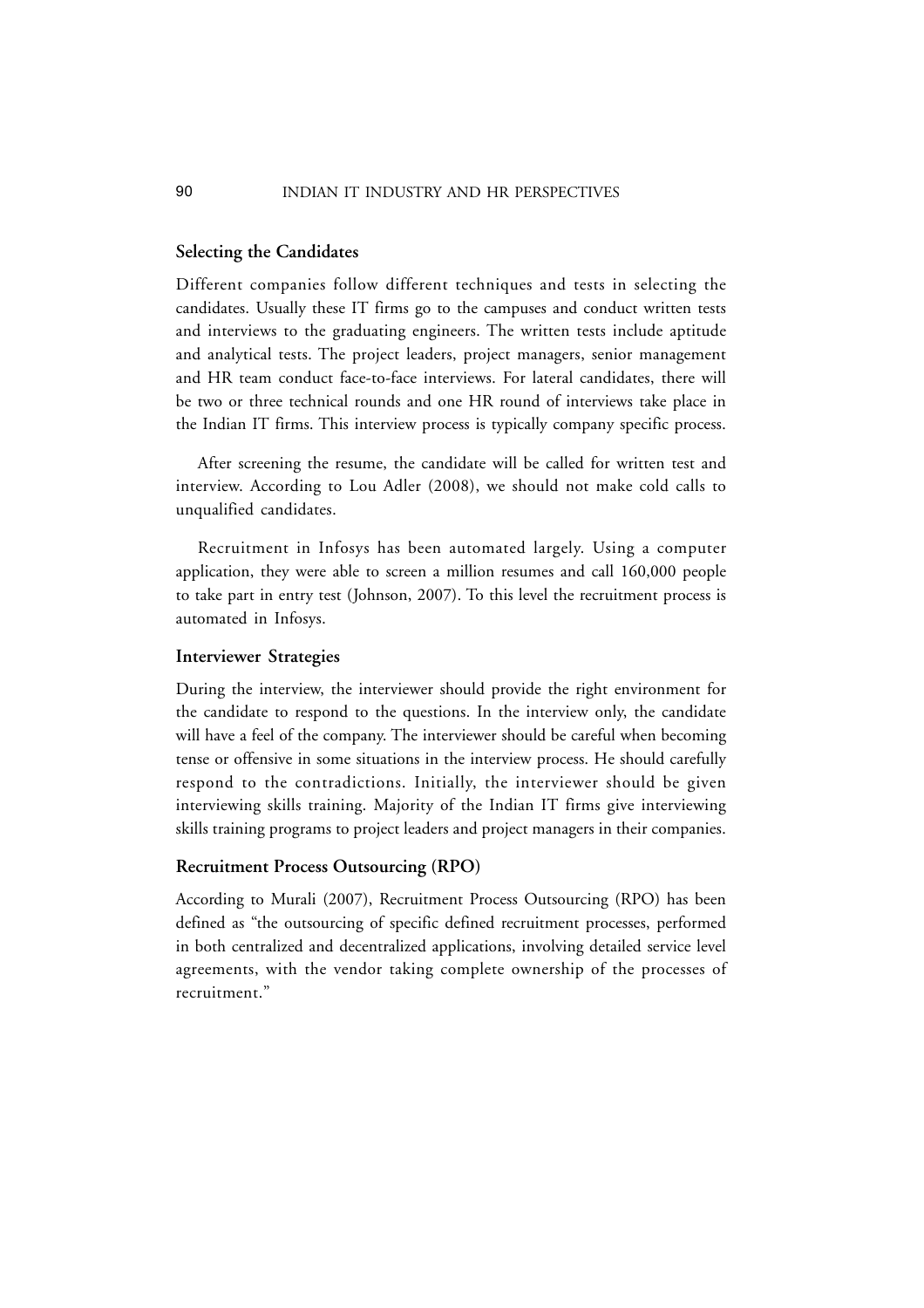Now, the trend in the HR field, in Indian IT industry, is moving towards outsourcing HR activities such as recruitment, payroll and candidate selection. For example, Wipro BPO has outsourced recruitment process to MeritTrac. Similarly other firms are also on their way to outsource the recruitment activities to the HR consultancy firms in India. Already majority of the IT firms, in India, have many HR consultancy firms as their vendors in supplying the candidates for their requirements. Now, they went a step ahead and outsourcing the entire recruitment process to other firms in the HR field. For example, iGate Corporation is a RPO provider. Till now iGate was able to recruit more than 2,000 professionals on behalf of its clients (Murali, 2007). The present size RPO industry in India is estimated to be \$2.5 billion and is expected to grow at 30% to 40% for the next couple of years.

IT companies are the early adapters of this RPO trend. At the same time, global RPO providers are seriously evaluating the option of offshoring their RPO work to countries such as India (Murali, 2007).

# **HR as Part of Corporate Strategy**

Look at HR as part of the corporate strategy. Talent management, people empowerment, people engagement are part of HR strategies. These HR strategies should be aligned with the corporate strategy to make the organization successful. Becker *et. al.,* (2006) argue that the Strategic Human Resource Management (SHRM) focuses on the organizational performance rather than the individual performance. According to Becker *et. al.,* (2006), SHRM emphasizes the role of HR management system as solutions to business problems. As per Becker and Huselid (2006), SHRM theory should be extended to focus on effective strategy implementation as the key-mediating factor between HR architecture and organization's performance. Appropriately designed and implemented HR strategy can make significant contribution to the organization's financial performance (Becker & Huselid, 2006).

## **Conclusion**

This article examined the different sources of candidates for IT firms in India. It also discussed how the Indian IT firms are recruiting aggressively in the USA. With the growing demand for manpower requirements in Indian IT industry, there is demand and pressure on HR executives working in Indian IT industry.